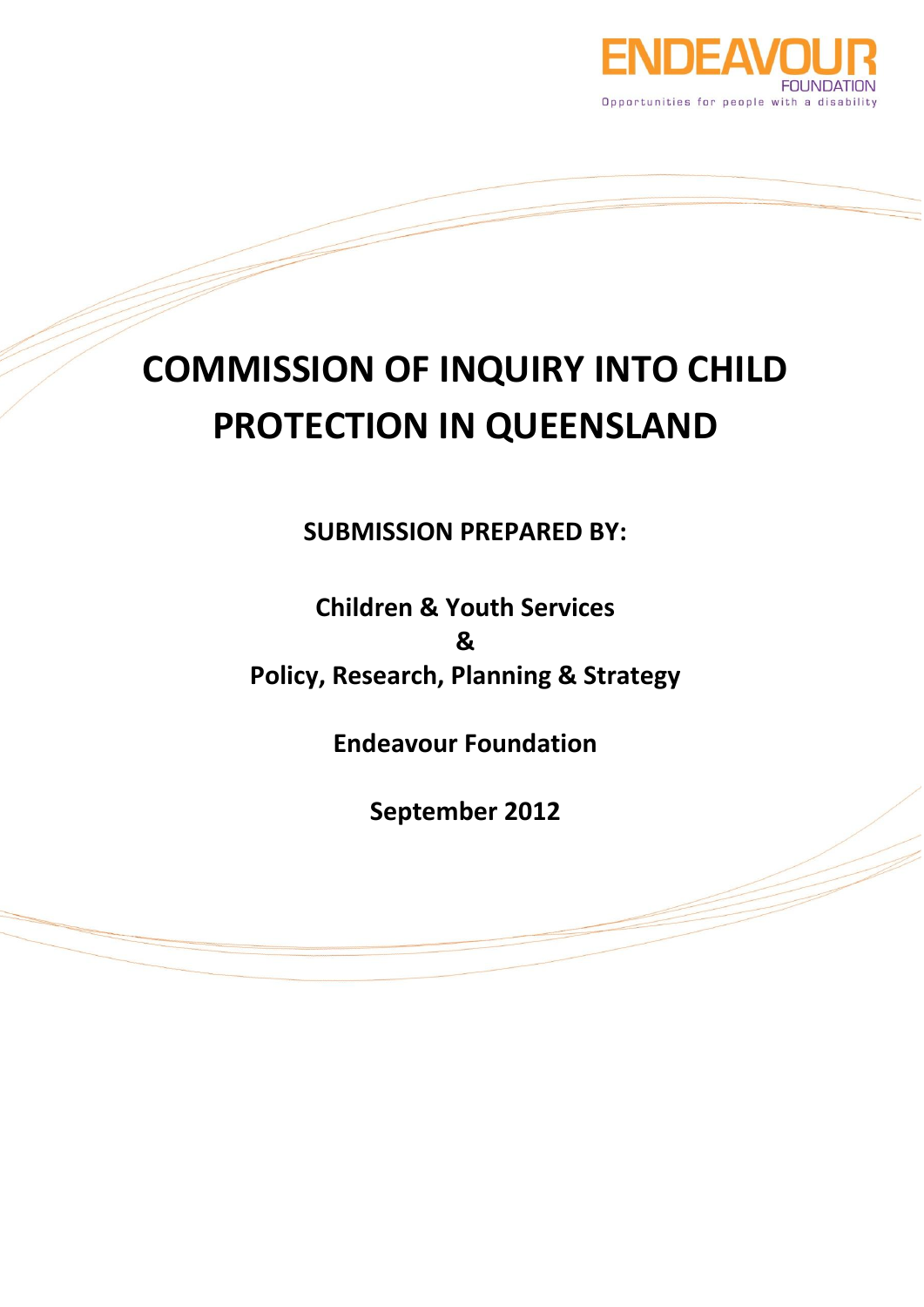# **INTRODUCTION**

Endeavour Foundation is the largest disability services provider in Australia, providing care and support to more than 3,350 people living with a disability. Endeavour's work includes children and young people under Child Protection orders, as well as children who have come to the attention of Child Protection Authorities where attempts are being made to preserve the family.

We welcome this opportunity to contribute to the Queensland Commission of Inquiry into Child Protection and for the voices of children and young people with a disability to be heard. With previous inquiries focusing primarily on types of care (i.e. institutional care or foster care) the complexity of caring for children with a disability has not been given any focus.

Often children with a disability are invisible in their communities as a result of the marginalisation and social isolation experienced by their families. A gradual loss of community and social cohesion has seen the contracting of natural networks within communities who would have in the past provided support. Where once a neighbour would have lent a hand and found ways to help out a family in distress, today that same neighbour will report concerns to authorities.

Child Protection is the responsibility of society as a whole, not just one Government Department. There is a responsibility beholden on all Government Departments to legislate and develop policy that ensures children and their rights are protected. Government is also responsible for providing the best possible system or framework to support the endeavours of those responsible for delivering Child Protection outcomes. It is erroneous to hold one Department accountable for all things Child Protection.

Endeavour Foundation argues that an integrated child protection system that includes universal supports, early intervention and appropriate secondary supports for families caring for a child with a disability will provide better outcomes for children and their families (see Figure 1 below).

#### **Figure 1: Child Protection Continuum**

#### **Universal Supports**

Health Housing **Community** Education Child Care

**Early Intevention** In Home Support Respite Parent Education **Secondary Supports** Intesive Family Support Fostering Families Respite

# **Statutory Child Protection** Entry into Care Placement Options Placement Supports Transition from Care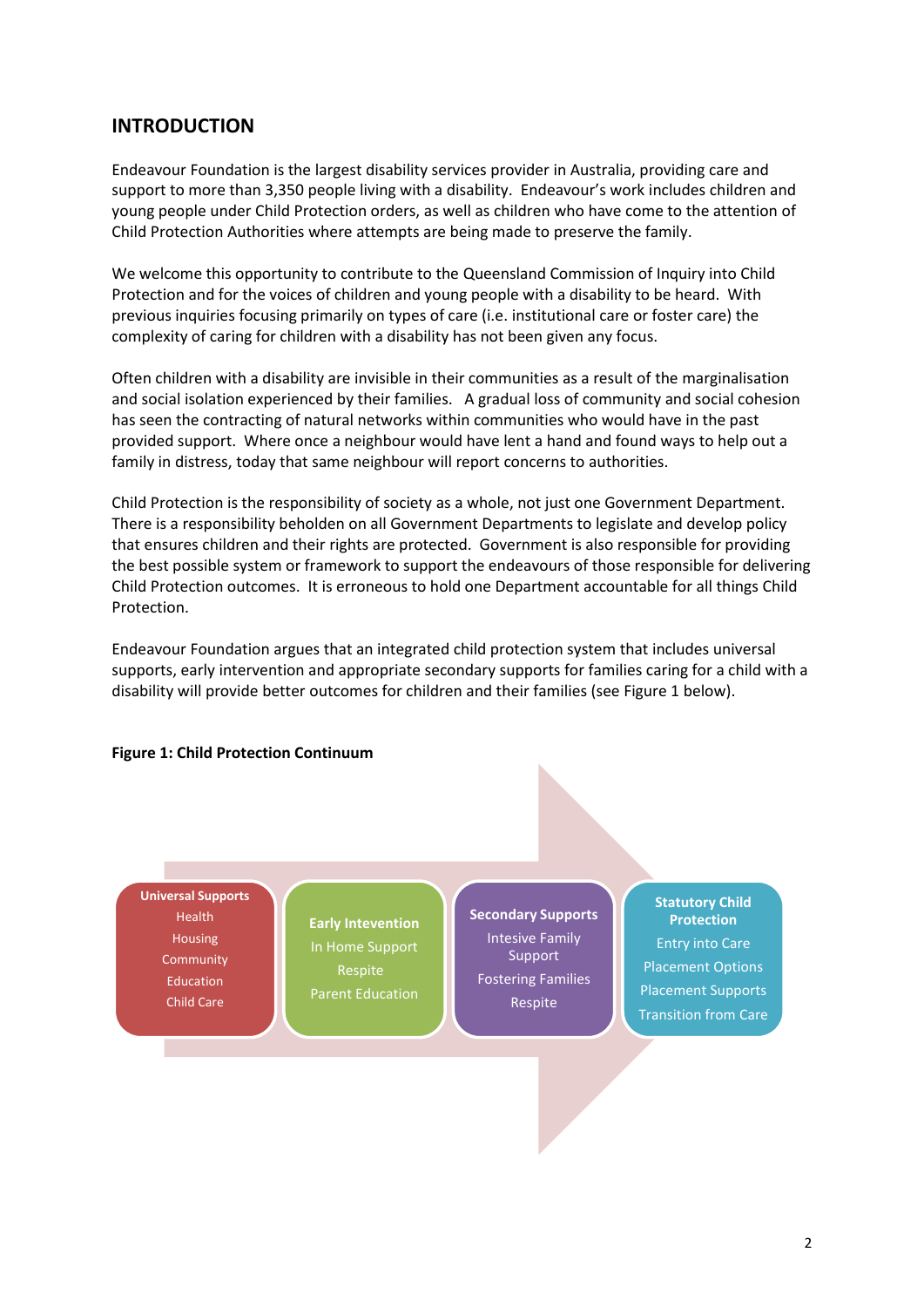# **BACKGROUND**

Children and young people with a disability come into the Statutory Child Protection System through one of two pathways: either through a child protection concern or through parental relinquishment of guardianship to the State. Endeavour Foundation works with children and families that reflect both of these pathways. In the case of relinquishment, parents or carers have not been provided with sufficient supports to enable them to care for their child at home. In this situation, parents feel that they have no other option but to relinquish their child to the Child Protection System.

Children and young people with a disability are over-represented within the Child Protection System. In Queensland an estimated 22 percent of children and young people in care are living with a disability, which is consistent with estimates across all Australian jurisdictions.<sup>1</sup> Within this population, it is difficult to establish the prevalence of relinquishment as no systematic data is collected either in Queensland or nationally. A 2012 report by the Victorian Equal Opportunity and Human Rights Commission was able to estimate that 50 children were in care due to relinquishment at the time of the report.<sup>2</sup> However, service providers have also reported that there is approximately another 800 children in care in Victoria who have been relinquished.<sup>3</sup>

Endeavour works with families who have felt they have no other option but to relinquish their child. Endeavour has witnessed the distress and disintegration of families, where parents bear the shame of not being able to fully care for their child, and the child experiences compounding trauma due to disruption of attachment to their main care givers. Endeavour is also aware that parents are sometimes informed by frontline staff (either Departmental or other professionals) that the only way their child will receive the supports they need is through relinquishment, as more funding is available due to the statutory nature of care. In the experience of Endeavour, the majority of children relinquished are boys (aged 12 years and over) with autism, intellectual disability and other diagnoses.

Endeavour also provides care to children and young people who have come into the Child Protection System due to protection concerns. Whilst these children require a child protection response, Endeavour has found that this rarely takes into account the additional requirements necessary to meet the needs of a child with a disability. Such children are often assessed and categorised within the Complex to Extreme behaviour spectrum where they attract higher levels of funding, however corresponding supports are not allocated that ensure placement stability and the best outcomes for these children. We have often heard staff from the Department of Communities, Disability Services comment that they are the poor cousins of Child Safety due to funding disparity.

Where children are placed in foster care, rarely are supports provided to the foster carer to understand and adequately meet the needs of the child with a disability. This results in a higher degree of placement breakdown for children with a disability. Many of these young people are placed in 24/7 Youth Worker Support models within the High Cost Placement model.

Throughout this submission we focus exclusively on the specific situation of children with a disability and their families. We argue that the current Child Protection System is failing to adequately protect the rights and best interests of children with a disability who are over-represented within the system. We argue that families require and should receive sufficient supports to care for their

<sup>&</sup>lt;sup>1</sup> Victorian Child and Adolescent Monitoring System (VCAMS)

<http://www.education.vic.gov.au/researchinnovation/vcams/parents/20-3inoutofhomecare.htm> (Accessed 26 June 2012) 2 Victorian Equal Opportunity & Human Rights Commission (2012). *Desperate measures: The relinquishment of children* 

*with disability into state care in Victoria.* State of Victoria, May 2012.

 $^3$  Teleconference: NDS Victoria "Relinquishment of Children Inquiry", 22<sup>nd</sup> June 2012.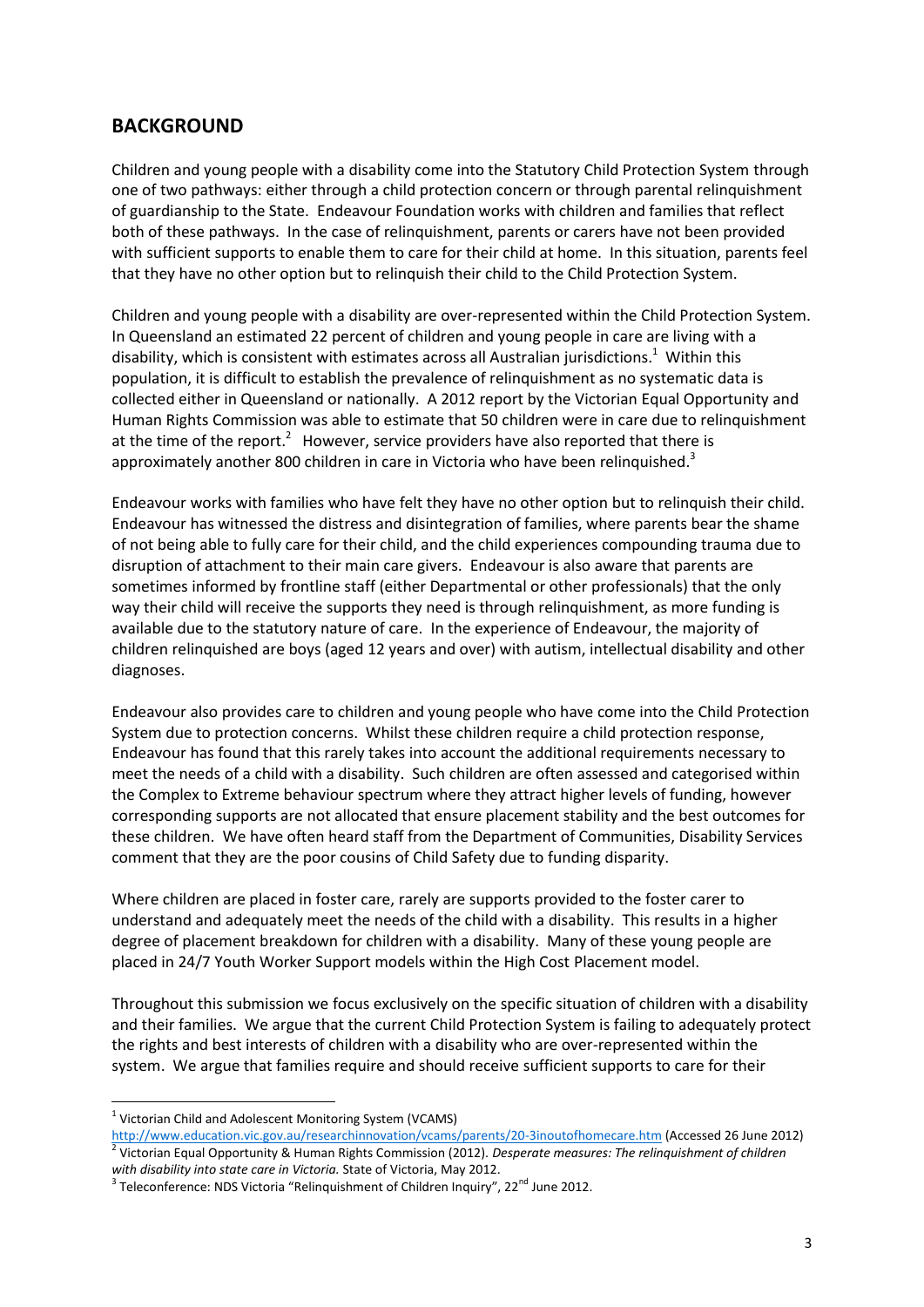children at home, enabling them to avoid relinquishment, maintain their family unit and achieve the best possible outcomes for their child. Where it is in the best interests of the child to come under the care of the Child Protection System, we argue that a specialised response is vital for a highly vulnerable population that is currently not well served by the system.

# **SECTION 1: PARENTING A CHILD WITH A DISABILITY**

## **1.1 Receiving Adequate Support**

**.** 

Raising a child with a disability can be a challenging experience for families. A wealth of research has demonstrated the considerable psychological, social, and financial impact on family quality of life. It is common for parents to report higher than normal levels of stress, depression and anxiety especially when their child experiences multiple or severe impairments or high behavioural support needs. Spousal relationships and relationships with other children within the family are sometimes negatively impacted by this strain. Families frequently report a sense of isolation from the community due to restricted social activities and inadequate informal supports. Families are also highly likely to experience financial strain if care responsibilities reduce parents' ability to engage in paid work.<sup>4</sup>

Under such circumstances, the provision of adequate support is essential to mitigate these effects and preserve families. The United Nations Committee on the Rights of the Child has issued a General Comment on the Rights of Children with Disabilities which states that:

## *Children with disabilities are best cared for and nurtured within their own family environment provided that the family is adequately provided for in all aspects.<sup>5</sup>*

Adequate support is described as that which protects a child's rights and would allow him or her to continue to live with their parents whenever this is in the child's best interests. Support services need to address any specific needs of the child, and enable parents to work, to relieve stress, and maintain healthy family environments. Access to respite care, including in-home assistance and daycare facilities, can prevent families reaching crisis point. Recent Australian research has confirmed that access to respite care is a key strategy for the prevention of relinquishment.<sup>6</sup>

Research has also established that unmet need for support is one of the strongest predictive factors for relinquishment of children with a disability.<sup>7</sup> In the current context, it is widely accepted within Australia that there is significant unmet need for disability services nationally. As part of the new National Disability Strategy, the Productivity Commission investigated disability support in response to "concerns about systemic and long-standing inadequacies in disability care and support across Australia, and the consequent impact on people with disabilities and their carers".<sup>8</sup> The Productivity Commission found that:

<sup>4</sup> Burton-Smith, R., McVilly, K., Yazbeck, M., Parmenter, T. & Tsutsui, T. (2009). Quality of life of Australian family carers: Implications for research, policy, and practice. *Journal of Policy and Practice in Intellectual Disabilities 6*(3), 189–198. 5 Committee on the Rights of the Child, *General Comment 9: The Rights of Children with Disabilities,* 27 February 2007, CRC/C/GC/9.

 $^6$  Nankervis, K., Rosewarne, A. & Vassos, M. (2011a). Respite and parental relinquishment of care: A comprehensive review of the available literature. *Journal of Policy and Practice in Intellectual Disabilities, 8*(3), 150-162.

<sup>&</sup>lt;sup>7</sup> Nankervis, K., Rosewarne, A. & Vassos, M. (2011b). Why do families relinquish care? An investigation of the factors that lead to relinquishment into out-of-home respite care. *Journal of Intellectual Disability Research, 55*(4), 422-433.

<sup>8</sup> Productivity Commission (2011). *Disability Care and Support*, Report no. 54, Canberra, page 93.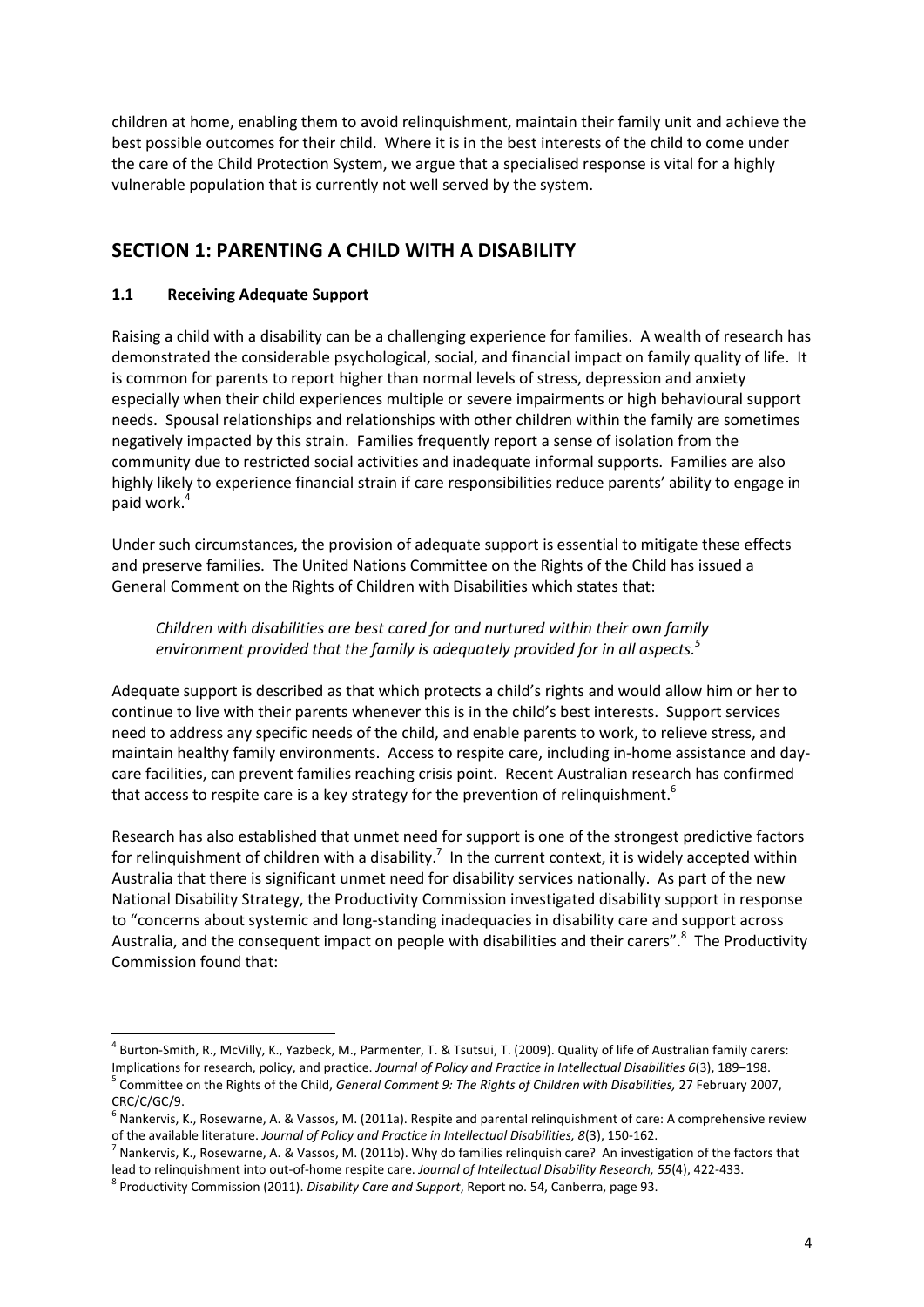*The current disability support system is underfunded, unfair, fragmented, and inefficient, and gives people with a disability little choice and no certainty of access to appropriate supports. The stresses on the system are growing, with rising costs for all governments.<sup>9</sup>*

With regard to relinquishment, the Productivity Commission received considerable testimony from parents struggling with care. Relinquishment was a difficult decision that carers made only after years of attempting to cope with insufficient formal supports. The cost to the system of delivering support to children for whom care has been relinquished is significant, compared to the cost of delivering support such as early intervention and respite programmes that prevent crisis.<sup>10</sup>

The Productivity Commission has recommended significant changes to the way that disability services are funded and delivered in Australia with the introduction of a social insurance model, the National Disability Insurance Scheme (NDIS). The NDIS would provide individually tailored, taxpayerfunded support for people with significant disabilities assessed as needing support. An integrated system that encompasses a continuum of response and can provide appropriate and timely supports to families will provide a solid foundation to reduce the incidence of relinquishment of care. Endeavour Foundation supports the introduction of the NDIS and regards it as a key strategy to improve the support of children and preservation of families.

#### **Recommendation 1**

Endeavour Foundation urges the Queensland Government to support the implementation of a national NDIS.

## **1.2 Universal Services**

Universal services play a critical role from the outset for a family with a child with a disability. Health, Housing, Education, Child Care and Community Services may all be key points of contact for a family in this situation. Many families have contact across all these areas; however, each system works in isolation from the others without common information sharing which would provide a better depiction of the needs of families.

At the diagnosis stage, families need to have available to them a range of supports and information about how to access them. A case manager should also be appointed to prepare a life time plan for the child that follows the child through various stages of childhood and transitions, identifying additional supports that may be required at each point. Case planning could be outsourced to specialist disability service organisations who can maintain a long-term relationship with the family as a primary support, providing information and advice when required and facilitating connection to services. This strategy would prevent children and families from slipping through the gaps in the service system.

#### **Recommendation 2**

**.** 

Establish a Case Management program where a child diagnosed with a disability is appointed a Case Manager responsible for life time planning and identifying family support needs to support family preservation.

<sup>&</sup>lt;sup>9</sup> Productivity Commission, page 2.

<sup>&</sup>lt;sup>10</sup> Productivity Commission, page 143-144.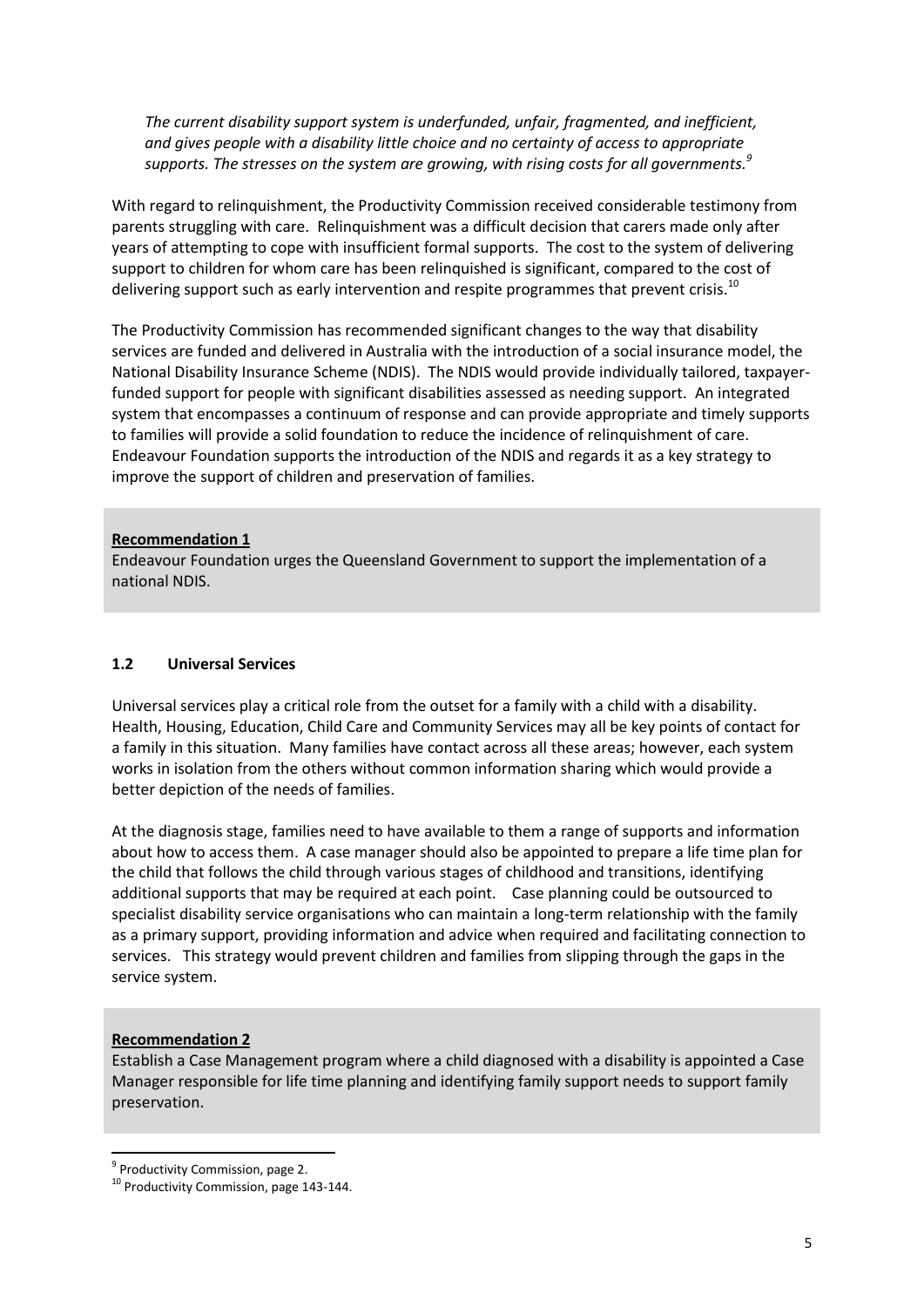## **1.3 Early Intervention**

Children with intellectual disabilities are at increased risk of maltreatment in the form of abuse or neglect.<sup>11</sup> In order to meet the needs of children with a disability and ensure healthy family environments, an early intervention support framework needs to be adopted. Such a framework needs to focus on providing support that is tailored to the unique context of each family, addressing the needs of the child with a disability as well as seeking to enhance quality of life for the entire family unit. Family-centred practices are internationally regarded as important for the delivery of services to children with a disability. Family-centred professional support that is comprehensive, well-coordinated, and delivered in a supportive and respectful manner, has been found to be one of the strongest predictors of positive family quality of life when the family includes a child with a disability. 12

The families that Endeavour meets who have relinquished their children have mostly done so because they have not had the supports they need to maintain a safe and healthy environment which meets the needs of the child with a disability, as well as any siblings. By providing In Home Support and parent education to these families the long term cost savings will be significant. High Cost Packages can amount to up to \$800,000 per annum for a young person with the most extreme and complex behavioural support needs. This model can require a 2:1 staffing ratio and a range of positive behaviour strategies to support staff to maintain their own safety and that of the young person. However, for the same cost over a childhood the family could have been provided In Home Support and respite that would have seen the family unit preserved, developing resilience and a broad range of community supports.

We commend the funding of Baby Bridges early intervention program for children under 5 years of age and argue that similar programs need to be established for those who are over 5 years of age.

## **Recommendation 3**

Develop an early intervention strategy and programs that target families with children with a disability (across all age groups) to ensure the necessary supports are in place to preserve children living with their families.

#### **1.4 Secondary Services**

For many families the stress of caring for a child with a disability becomes too great, and parents or carers feel they have no other option other than to relinquish their child or young person to the Child Protection System with the belief that this is the only way they will receive the supports they need. There are many cases where relinquishment could be prevented if families were provided with a range of support options including In Home Support, Planned and Emergency Respite, Positive Behaviour Support Planning, Parent Education and Training and strategies for working with the child or young person. Research has established that increased requests for short-term respite breaks is a warning sign for relinquishment, and that extra supports directed to families in a timely manner can enhance carers' ability to cope both in the short- and long-term.<sup>13</sup>

<sup>&</sup>lt;sup>11</sup> Slayter, E. & Springer, C. (2011). Child welfare-involved youth with intellectual disabilities: Pathways into and placements in foster care. *Intellectual and Developmental Disabilities, 49*(1), 1-13.

 $12$  Davis, K. & Gavidia-Payne, S. (2009). The impact of child, family, and professional support characteristics on the quality of life in families of young children with disabilities. *Journal of Intellectual & Developmental Disability, 34*(2), 153-162.

<sup>&</sup>lt;sup>13</sup> Nankervis, Rosewarne & Vassos, 2011b.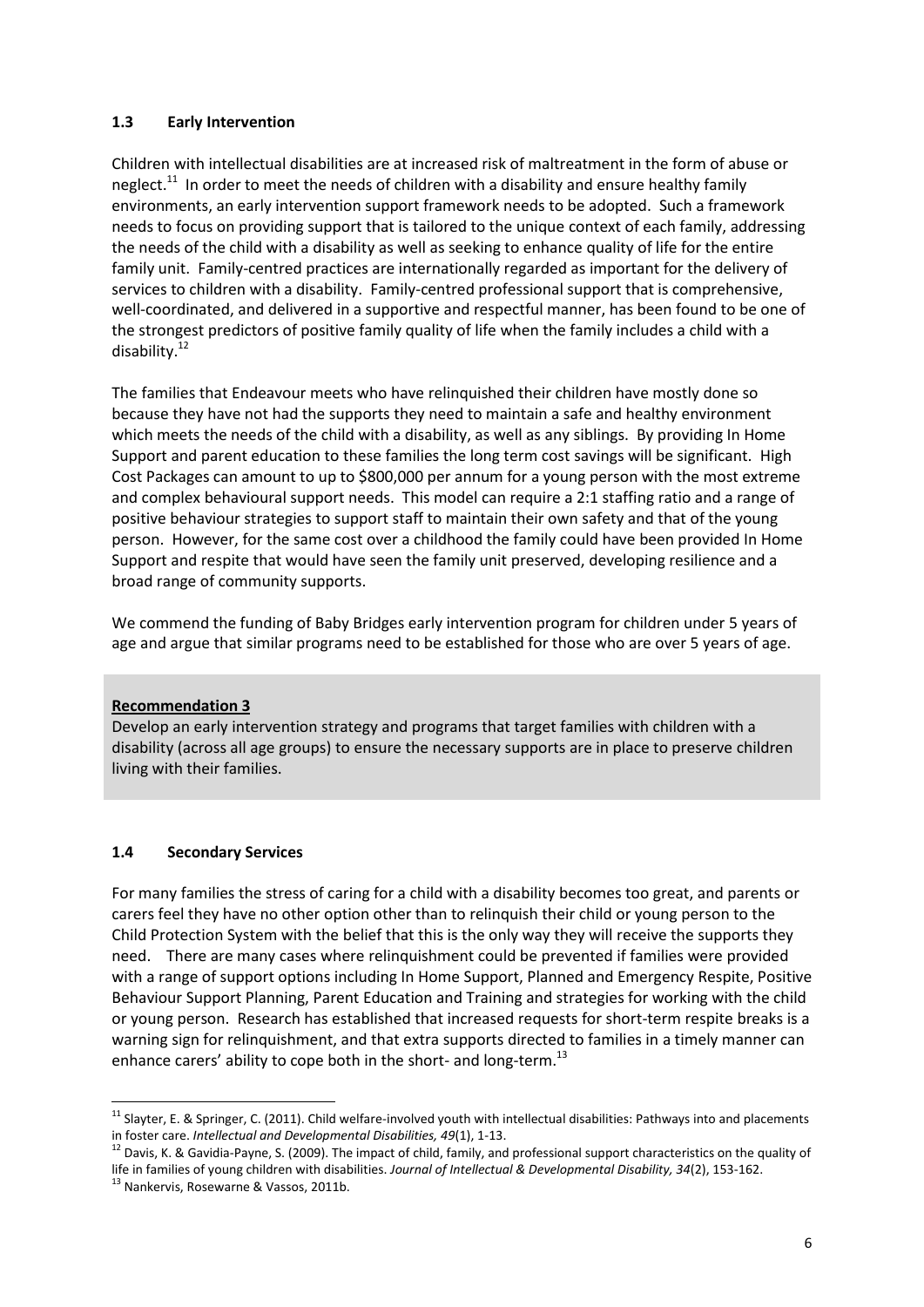#### **Recommendation 4**

Develop a secondary response system that can identify families under stress and provide additional supports to prevent relinquishment.

#### **1.5 Indigenous Children with a Disability**

No specific data relating to Aboriginal and Torres Strait Islander children with disability in out of home care in Queensland is available; however, it is safe to assume that they are over-represented. National census data indicates that ATSI peoples have 1.4 times higher disability rates, are more than three times as likely to have an intellectual disability, and more than twice as likely to have a long-term condition or disability that means they require support meeting self-care, communication or mobility needs.<sup>14</sup>

Within the Child Protection System in Victoria, Indigenous children are 11 times more likely to be in out of home care than non-Indigenous children. In June 2011, 14 percent of children with a disability in out of home care in Victoria were from an Indigenous background.<sup>15</sup>

Aboriginal and Torres Strait Islander children with disability experience the double disadvantage of indigeneity and disability. Despite higher rates of disability, Aboriginal and Torres Strait Islander people are under-represented in the uptake of primary and early intervention disability services due to service gaps and barriers. Aboriginal and Torres Strait Islander families may be less likely to seek help when struggling to care for children with a disability because of concerns about discrimination and agency assumptions about parenting skills. Histories of dispossession and cultural memories of the forced removal of children may also act as a barrier to seeking support. Relinquishment has specific cultural meanings for Indigenous people, and when it does occur, Aboriginal and Torres Strait Islander children experience additional traumas relating to a loss of connection to their community and culture and disruption to their cultural identity.<sup>16</sup>

Aboriginal and Torres Strait Islander families require specific service responses that are culturally sensitive and focus on a community development approach. This approach requires training and development to build community capacity to respond locally, as opposed to external services coming and going from a community.

#### **Recommendation 5**

Develop a culturally appropriate early intervention service model that is grounded in cultural identity, community development and capacity building to support communities to respond locally.

**<sup>.</sup>** <sup>14</sup> Queensland Government Disability Statistics,<http://www.qld.gov.au/disability/community/facts-terms/statistics.html> (Accessed 27 September 2012). <sup>15</sup> Victorian Equal Opportunity & Human Rights Commission, 2012.

<sup>&</sup>lt;sup>16</sup> Victorian Equal Opportunity & Human Rights Commission, 2012.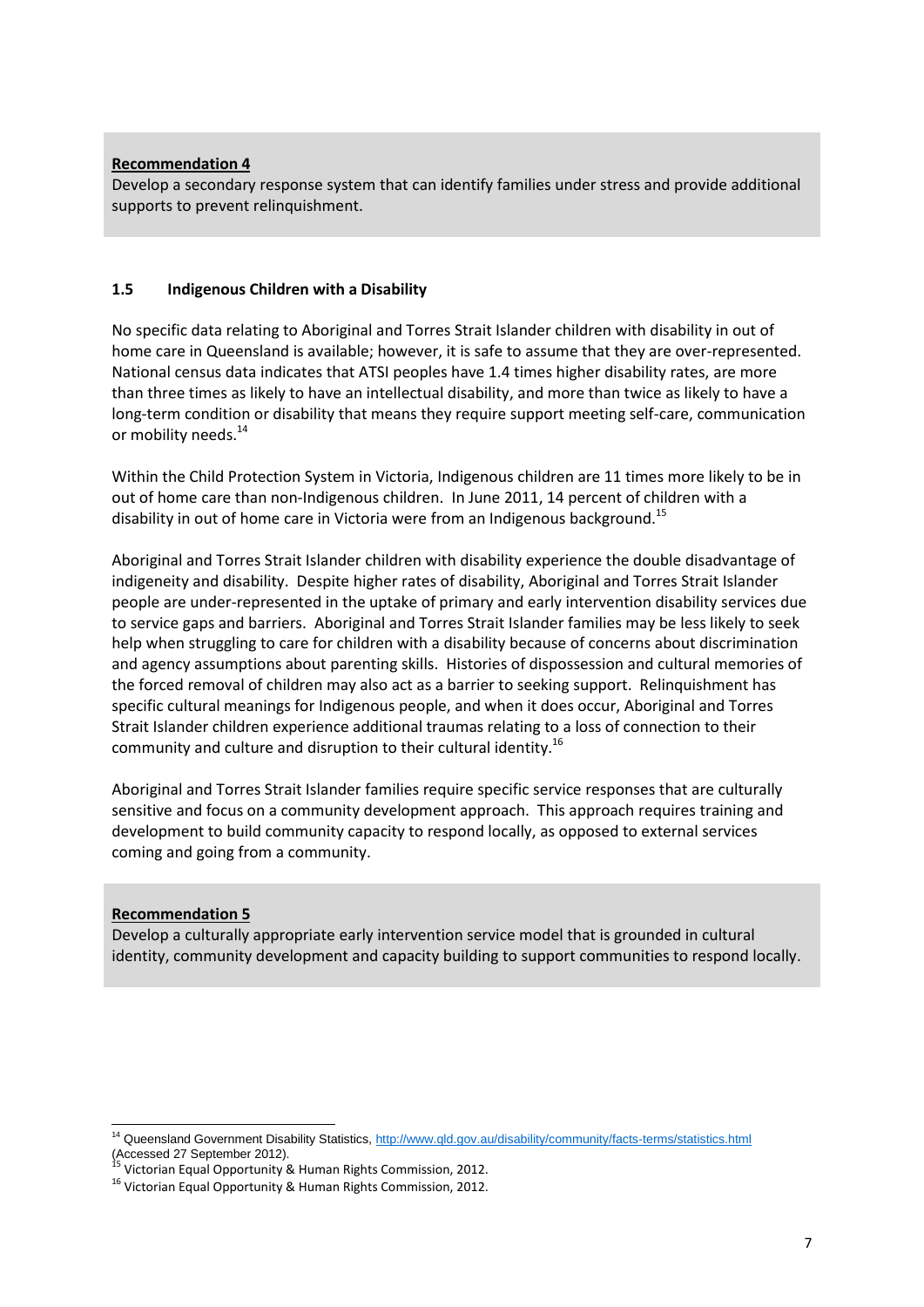# **SECTION 2: WITHIN THE STATUTORY CHILD PROTECTION SYSTEM**

# **2.1 Appropriate Responses to Children with a Disability in Care**

Endeavour Foundation argues that the Child Protection System is not well placed to care for children and young people with a disability. Caring for someone with a disability requires a specific skill set. We have found that often Child Protection workers, Education staff and others only see the young person's disability and do not take into account the compounded traumas that are known to occur for all children in care as a result of disruption to family-based identity and sense of belonging, attachment disorders, isolation from known environments, the stigma of living in care, and placement breakdown.<sup>17</sup> These traumas commonly result in behavioural escalations for children in care; however, there is limited acknowledgement that children with a disability also experience these traumas and may indeed be even more vulnerable to such psychological stressors. Children with a disability who exhibit challenging behaviours while in care are frequently not "merely" disabled, but in fact are attempting to communicate distress.

Where a child does require care and protection, Endeavour recommends an alternative pathway for children with a disability that responds to a child or young person's specific needs. Where forensic investigation is required, these investigations are best managed and performed by Child Safety, however when a child is identified with a disability, there needs to be a referral pathway that ensures the child is provided with adequate supports through specialist disability service organisations.

# **Recommendation 6**

Establish a referral pathway for children with a disability entering the Child Protection System that ensures the child is provided with adequate supports through specialist disability service organisations.

# **2.2 Data Collection**

As stated earlier, children and young people with a disability are over-represented within the Child Protection System. In Queensland an estimated 22 percent of children and young people in care are living with a disability, which is consistent with estimates across all Australian jurisdictions.<sup>18</sup> However, this is an estimate only as no accurate data is collected, or made publicly available. Without accurate data collection, the magnitude of this issue cannot be fully known. Endeavour is aware that there are approximately 200 boys aged 12 years and over on the Asperger's or Autism spectrum within the care system. Many of these young people live with multiple diagnoses and are difficult to place within home based care environments. With adequate data collection, issues for children with a disability within the care system could be better mapped and responses developed.

Data collection is also inadequate with regard to children with a disability known to the Child Protection System where families are struggling and exhibiting indicators for relinquishment. With better data collection and communication of this data, families could be identified before breaking point and interventions established to preserve families or plan for appropriate care pathways.

1 <sup>17</sup> Slayter & Springer, 2011.

<sup>18</sup> Victorian Child and Adolescent Monitoring System (VCAMS)

<http://www.education.vic.gov.au/researchinnovation/vcams/parents/20-3inoutofhomecare.htm> (Accessed 26 June 2012)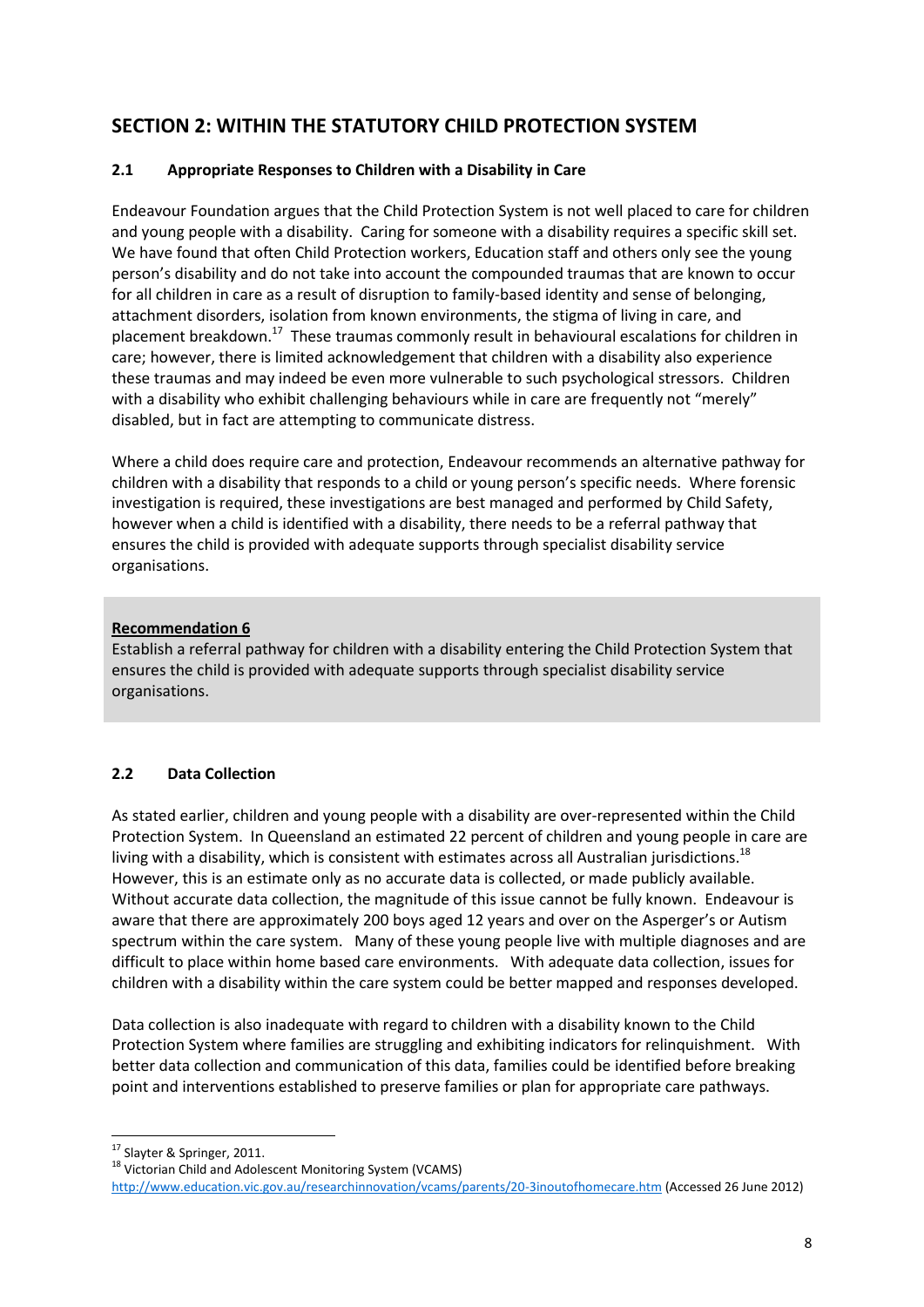#### **Recommendation 7**

Reliable and accurate data systems need to be developed that provide information state-wide and regionally on the disability of children and young people known to the Child Protection System, either as a risk of entering care or already in care. This data needs to be available to service providers attempting to respond to this vulnerable population.

#### **2.2 Types of Care Provided**

Within the Statutory System the placement of choice is Foster Care. Research evidence supports the view that a home and family environment that is supportive and nurturing is associated with the best quality of life for a child or young person to heal traumatic experiences.<sup>19</sup>

Due to the complexity of care needs for many children with a disability, Endeavour supports the employment of Specialist Foster Carers who are provided a salary, a higher level of training to meet the needs of the child or young person, and a requirement to care for only one child or young person at any one time. Queensland's current Intensive Foster Care model falls short on providing adequate recognition and remuneration to foster carers commensurate with the complexity and challenges faced when caring for a child with a disability.<sup>20</sup> Intensive Foster Care provides an appropriate response for children and young people living with mild to moderate disability. The Specialist Response Foster Care Model is a better match for children within the complex to extreme classification with a disability.

#### **Recommendation 8**

Expand the Specialist Response Foster Care Model in order to meet the needs of children and young people with a disability who are assessed on the complex to extreme spectrum.

#### **Recommendation 9**

Intensive Foster Care be provided to children and young people living with a disability who are assessed on the mild to moderate spectrum.

Many young people with a disability are placed in residential care along with other young people, cotenanted in a privately rented (or Department of Housing) house in the community, or within a 1:1 youth worker model where they are the sole occupant. There are some young people who are unable to be co-tenanted due to serious risks to themselves and other young people, while others are placed in tenancy arrangements which expose them to serious risk of harm from other young people. Research from the US has found that young people with an intellectual disability are more than twice as likely to live in institutional settings as young people without a disability.<sup>21</sup>

<sup>&</sup>lt;sup>19</sup> Schormans, A., Coniega, M. & Renwick, R. (2006). Placement stability: Enhancing quality of life for children with developmental disabilities. *Families in Society, 87*(4), 521-528.

<sup>20</sup> Dept of Communities, Strategy, Policy, Programs and Performance (2011). *Specialist Foster Care review: Enhanced foster care literature review and Australian programs description.* Quality Care; Child Protection Development; Child Safety, Youth and Families Community Participation.

<sup>&</sup>lt;sup>21</sup> Slayter & Springer, 2011.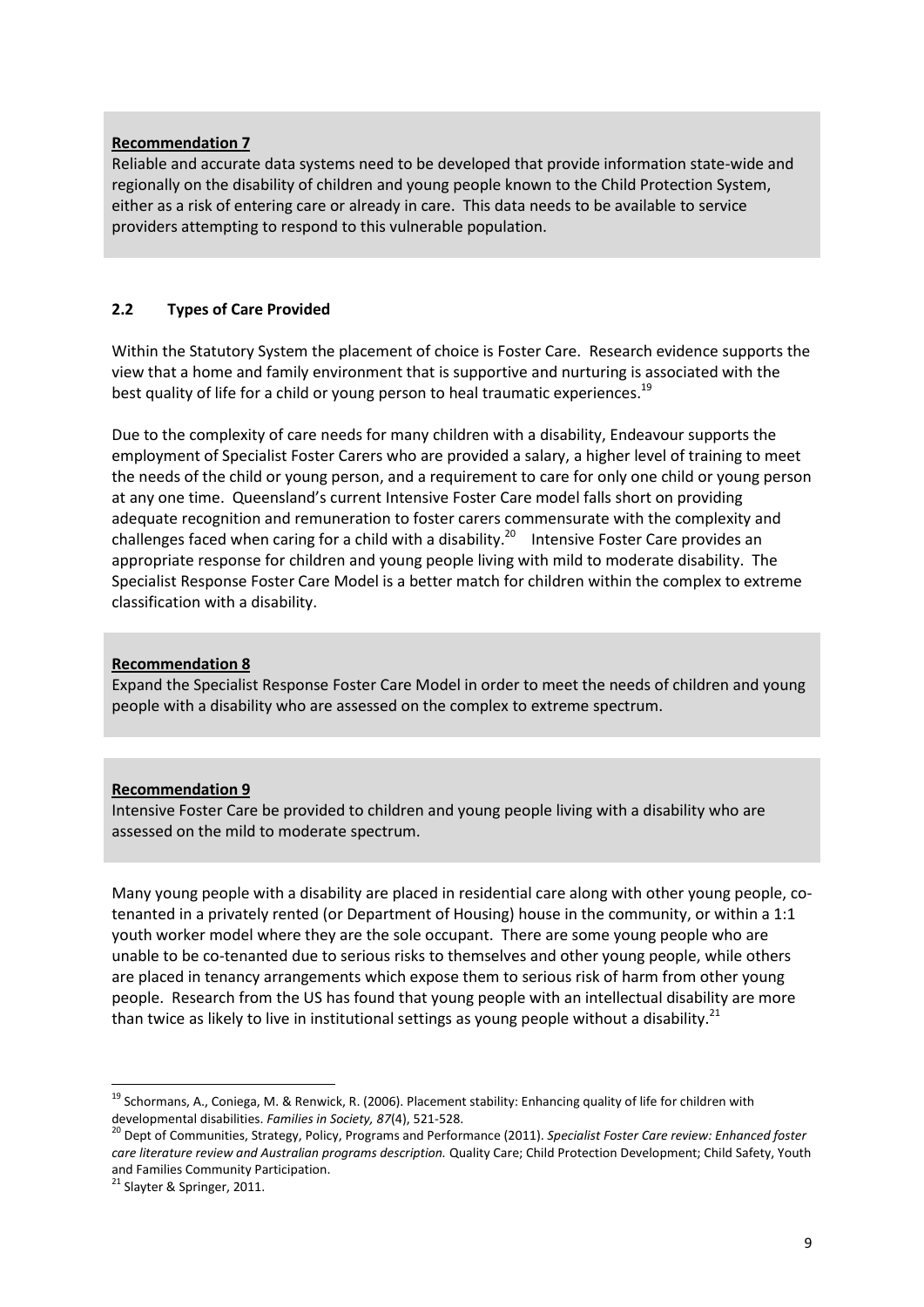Endeavour considers that family based care is the best placement option for children and young people. However, where this is not available, young people aged over 12 years should be cotenanted in an environment and service model that replicates family based care and upholds the UN Convention of the Rights of the Child and UN Convention on the Rights of a Person with a Disability. It is imperative that existing residential care models within Queensland be reviewed and developed to better meet the needs of young people with a disability, including staffing qualifications and expertise required to best support this group of young people.

#### **Recommendation 10**

Review and develop a residential care model that supports the needs of young people with a disability together with the necessary expertise and qualifications required from staff.

## **2.3 Placement Instability**

Due to the complex nature of caring for a child with a disability there is a greater risk of placement instability, and children and young people with an intellectual disability have been found to experience a greater number of placements than other children and young people in care.<sup>22</sup> Placement stability has been shown to be an indicator for successful transition to adulthood for all children and young people in care.<sup>23</sup>

Children with a disability as teenagers often find themselves within residential care services as family based care is no longer an option due to increased behavioural episodes and limited supports provided to the foster carer to manage and stabilise the placement. High levels of placement instability result in young people being placed in High Cost Placements often with 1:1 or (2:1) 24/7 youth worker support. Living in an environment that is characterised by revolving shift workers is neither normal nor healthy for young people. High Cost Placement could be avoided and better placement stability could be achieved, if children and young people are provided an appropriate placement option in the first place, and carers are supported to provide for the needs of the child or young person.

## **Recommendation 11**

Investment in systems to ensure appropriate matching of children and young people with the appropriate care environment, and ensure that adequate supports are put in place to achieve stability of the placement.

# **SECTION 3: TRANSITIONING OUT OF CARE**

## **3.1 Risks for Young People with a Disability**

Transitioning out of the care system presents risks for all young people, many of whom experience difficulties with lack of familial support, no ongoing support from foster carers or other care providers, little access to ongoing support, and limited emotional, financial, social and interpersonal resources. It is known that histories of abuse and neglect, removal from biological families and

**<sup>.</sup>** <sup>22</sup> Slatyer & Springer, 2011.

<sup>&</sup>lt;sup>23</sup> Schormans, Coniega & Renwick, 2006.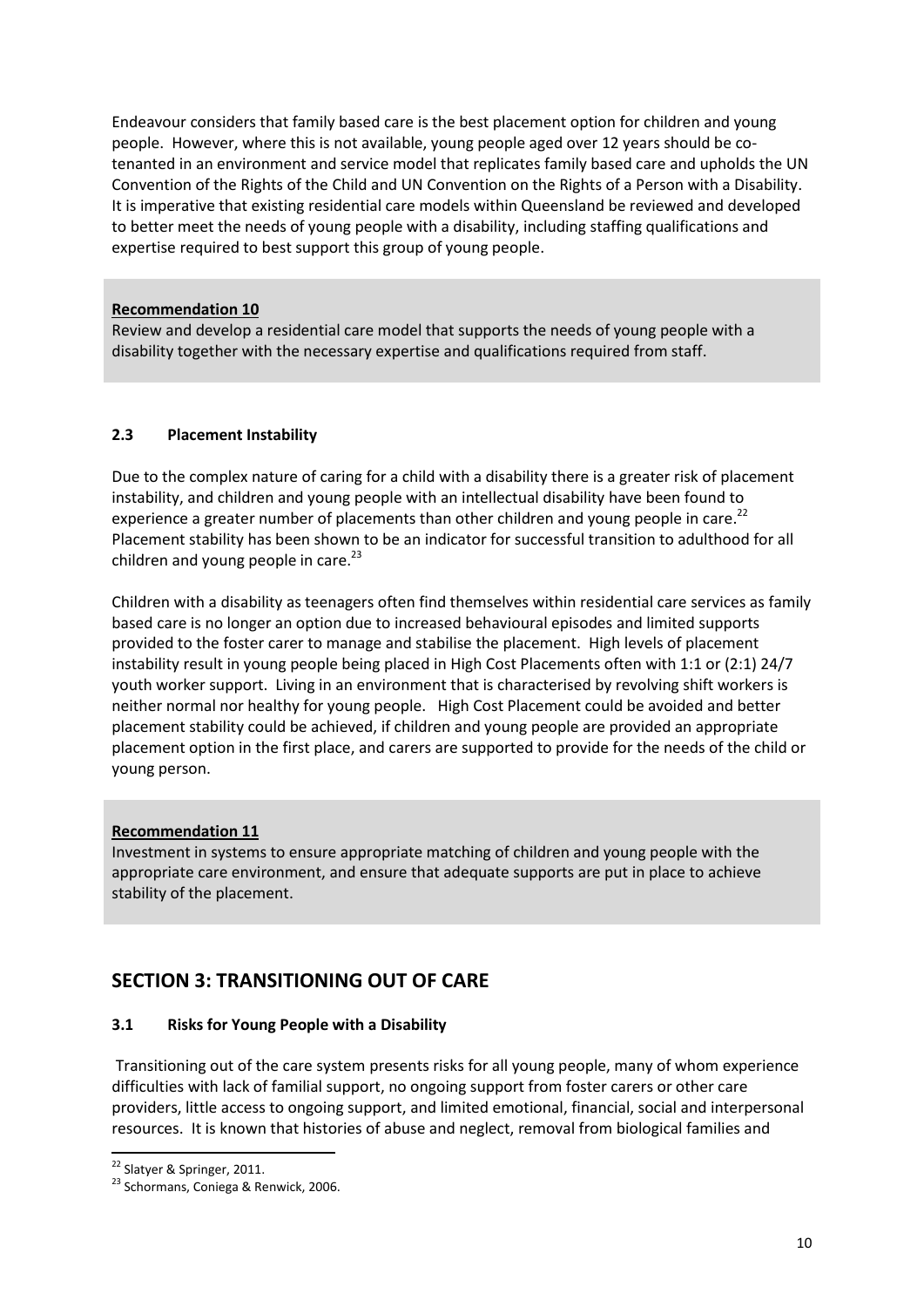multiple placements in out of home care can result in young people being ill prepared for the transition to adulthood. 24

Although awareness is growing about the challenges facing young people transitioning from care, the outcomes for those with a disability have often been ignored.<sup>25</sup> Research literature reports that young people with a disability who are not in care have difficulty coping with development and situational transitions. This is due to poverty, less well developed coping and social skills, greater dependence on others, behavioural issues hindering integration and acceptance, family stress, social barriers, limited employment options and inadequate service provision.<sup>26</sup> The experience of living within the Child Protection System, as well as having a disability, compounds these issues.

Research conducted within Queensland<sup>27</sup> and internationally<sup>28</sup> has determined that the recurring disadvantages experienced by young people with a disability leaving care include:

- Homelessness
- Drug or alcohol abuse
- Poor mental and physical health
- Poor educational outcomes
- Poor employment opportunities
- Poor social support
- Juvenile prostitution
- Crime and contact with the justice system
- Early parenthood
- Exploitation and victimisation
- Isolation

Limited opportunities and a history of dependency inhibit the development of skills that young people require to live successfully as adults. Young people with a disability who encounter systemic and attitudinal barriers to establishing themselves as adults "are more likely to experience defeat leading to feelings of low self-esteem, inadequacy, depression and hopelessness".<sup>29</sup>

Young people with a disability transitioning from care fall into two categories: those who transition from Child Safety to Disability Services, and those who are not eligible for ongoing financial support and are required to find their own accommodation and supports. Those transitioning from Child Safety to Disability Services experience a reduction in supports as a result of the reduction in available funding. In some cases support models move to 1:1 support where a 2:1 model was previously in place. This can place both the person with a disability and their care workers at risk of harm.

On exiting care, many young people who are not eligible for funding have no choice but to return to dysfunctional, abusive or neglectful families who are ill prepared to support them. This reunification

<sup>&</sup>lt;sup>24</sup> Schormans, A. & Rooke, J. (2008). When there are no choices: The consequences of a lack of adult living placements for young adults with intellectual and/or developmental disabilities leaving child welfare care. *Journal on Developmental Disabilities, 14*(1), 107-126.

<sup>&</sup>lt;sup>25</sup> Geenen, S., Powers, L., Hogansen, J. & Pittman, J. (2007). Youth with disabilities in foster care: Developing selfdetermination within a context of struggle and disempowerment. *Exceptionality, 15*(1), 17-30.

<sup>&</sup>lt;sup>26</sup> Schormans & Rooke, 2008.

<sup>27</sup> Jackson, R., O'Connor, M. & Chenoweth, L. (2006). *Journeys of exclusion.* Community Living Association, Nundah, Queensland.

 $28$  Geenen et al., 2007.

<sup>&</sup>lt;sup>29</sup> Schormans & Rooke, 2008.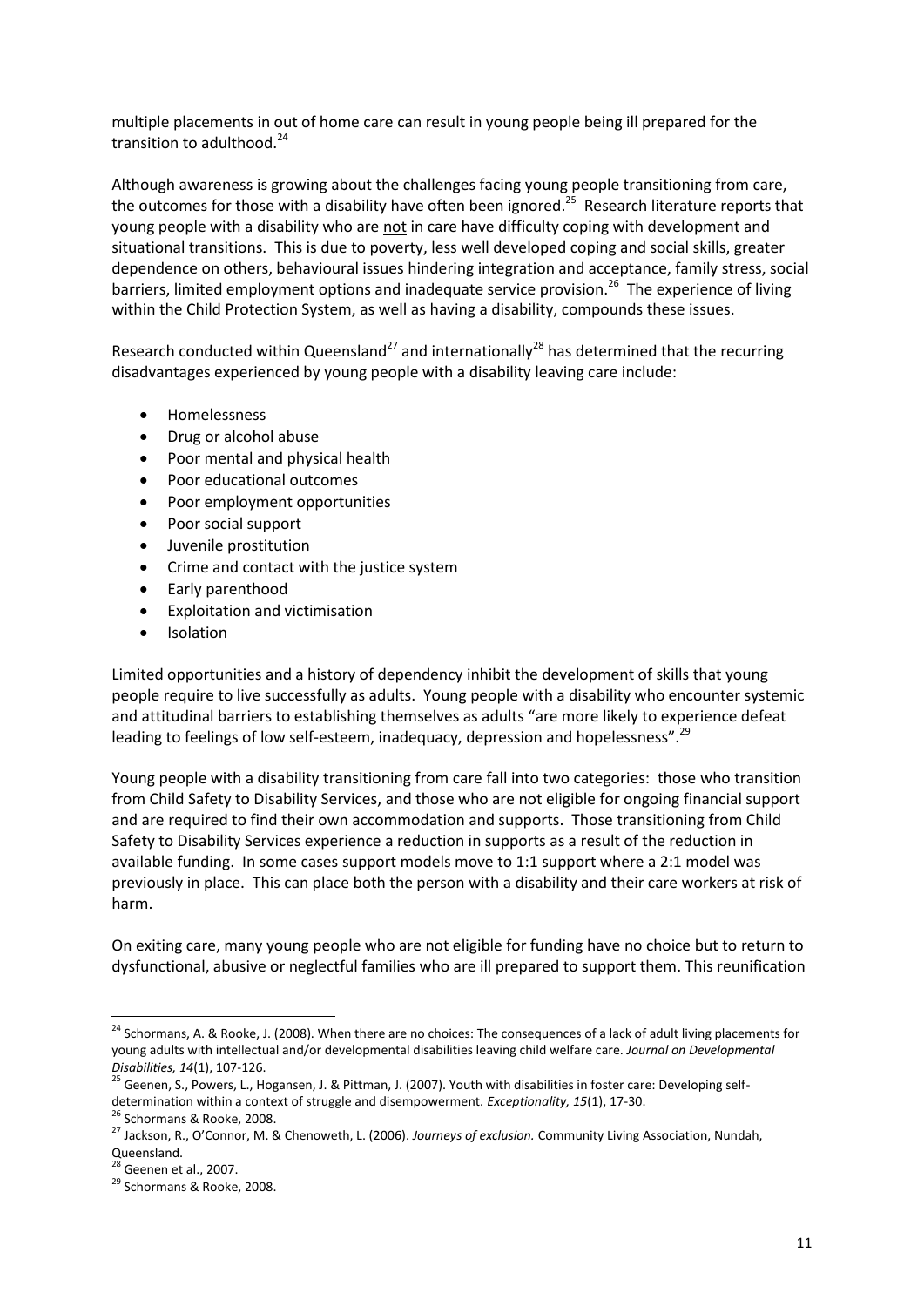often fails and the young person may be at risk of homeless or transience.<sup>30</sup> It is Endeavour's experience that young people with a disability take longer to settle and develop the regulatory patterns, skills and resilience that allow them to live well as adults within our community. Therefore, we recommend that the leaving care age for young people with a disability be raised to 25 years.

#### **Recommendation 12**

Extend support for young people with a disability in care to 25 years to better prepare them for adulthood and the challenges of transitioning out of care.

# **CONCLUSION**

Endeavour Foundation argues an integrated child protection system that includes universal, primary, secondary and tertiary responses designed to support families caring for a child with a disability will provide better outcomes for children and their families.

All children and young people with a disability face disadvantages and barriers to living a full life. Those children and young people who come into contact with the Child Protection System face the same barriers at a much greater intensity. The loss of family, lack of consistent care and compounded trauma is leaving these young people exposed to major disadvantage. It makes good social and financial sense to invest early in supporting families and their children to avoid the long term costs to society and individuals.

# **SUMMARY OF RECOMMENDATIONS**

- 1. Endeavour Foundation urges the Queensland Government to support the implementation of a national NDIS.
- 2. Establish a Case Management program where a child diagnosed with a disability is appointed a Case Manager responsible for life time planning and identifying family support needs to support family preservation.
- 3. Develop an early intervention strategy and programs that target families with children with a disability (across all age groups) to ensure the necessary supports are in place to preserve children living with their families.
- 4. Develop a secondary response system that can identify families under stress and provide additional supports to prevent relinquishment.
- 5. Develop a culturally appropriate early intervention service model that is grounded in cultural identity, community development and capacity building to support communities to respond locally.

<sup>30</sup> Schormans & Rooke, 2008.